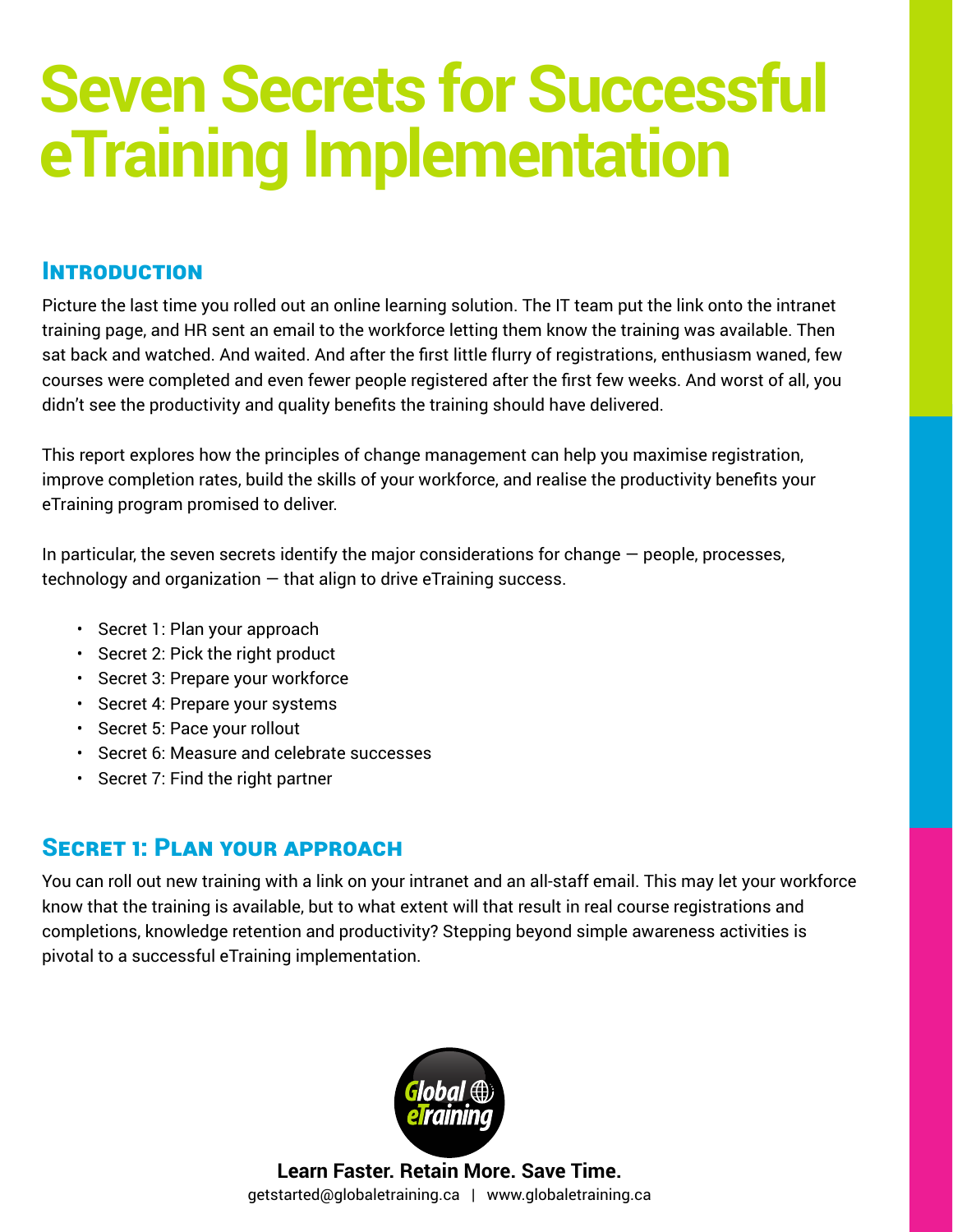Start by asking the following questions:

#### **• Is this a change from how we've delivered training before?**

Traditional training programs are highly scheduled  $-$  they require attendance at a certain place at a certain time, and a facilitator will monitor engagement and completions. Registration and approval for time away from normal duties go through a supervisor approval process, and it's obvious when an employee is out of the office.

eTraining, on the other hand, is generally self-directed. Participants can register from their computer, and complete the training on work time  $-$  or on their own time  $-$  a supervisor may only know their employee is completing training if they walk past and see it on their screen.

#### **• Does our workplace culture respect eTraining as much as in-person training?**

For a long time, online training has been seen as the poor cousin of 'real' in-person training. Employees may feel that they are being disadvantaged by being provided what they perceive as a lesser solution, while others may continue to access traditional training options, resulting in an increase in training expenses overall. And managers may prefer to hire or promote employees that they 'know' have completed traditional training, rather than those who have just 'clicked through' an online course.

#### **• Are we as employers prepared to meaningfully support our employees in this?**

There is more to an eTraining rollout than just purchasing access to the training: employees need to know what the expectations are around learning during work hours, and whether they can access it as needed  $-$  just-in-time  $-$  or if completion is expected by a certain date. Can they access it on non-work devices and/or outside of work hours? Does everyone have to do it or just specialists?

If you answered yes to any of these questions, it means that your employees will need to change their habits and attitudes towards eTraining, and your organization may need to change some of its processes or technology to support them. A change management approach would be worth considering.

#### **Change Management**

There are a few structured approaches you can take to managing the changes needed to make your eTraining implementation a success.

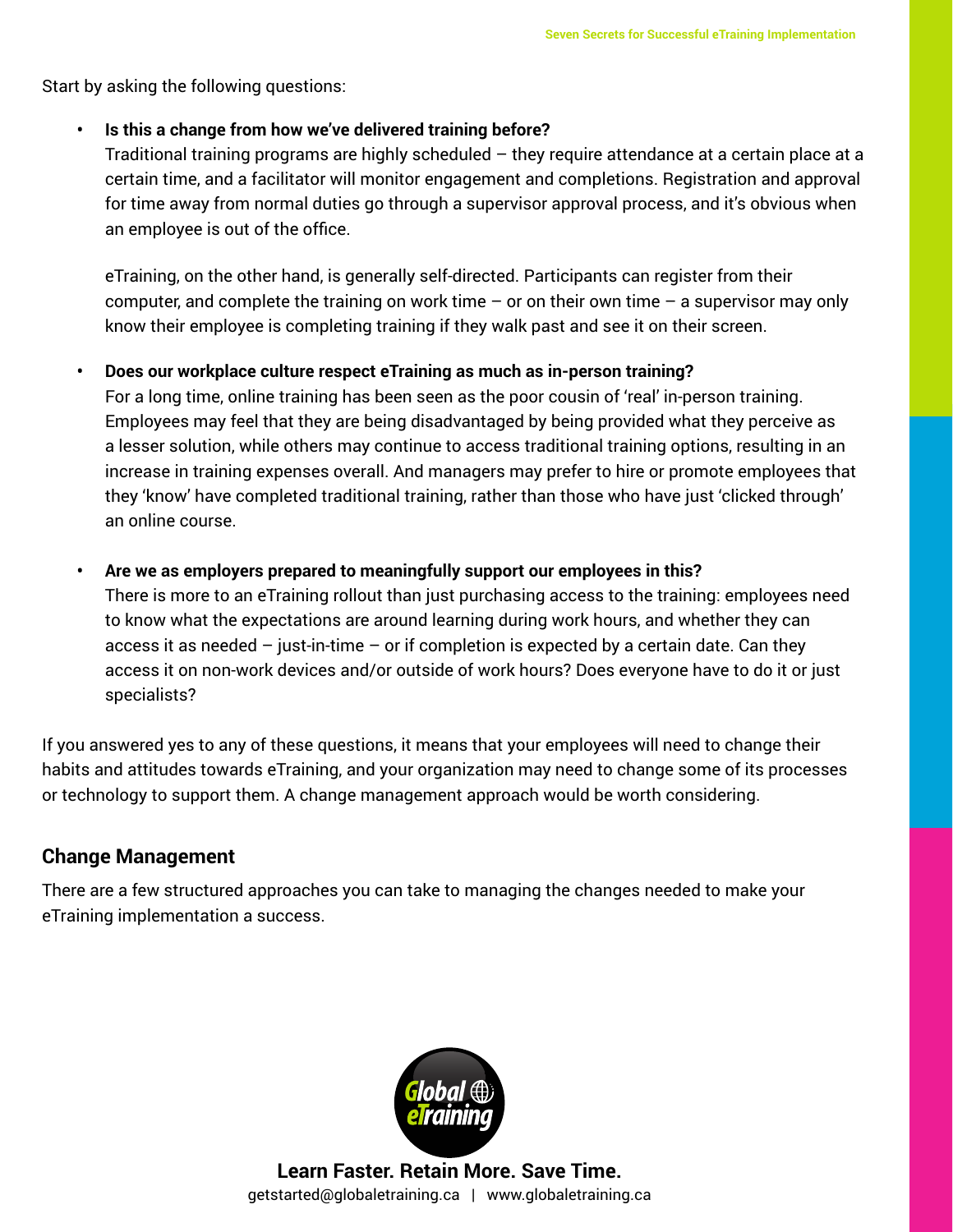- John Kotter's1 model is one of the most popular, providing a sequence of eight steps that start with establishing a sense of urgency and work towards institutionalizing new approaches within your organization. It is very well-suited to transformational change, when the way you do business shifts to a fundamentally different approach.
- Prosci<sup>2</sup> uses six steps in its ADKAR model: awareness, desire, knowledge, ability and reinforcement. Prosci provides a comprehensive approach, useful particularly for technology and process changes. On its own, the ADKAR model can be used as a handy checklist for more minor rollouts.
- $\,$  Viral Change $^3\,$  focuses on achieving behavioural and cultural change through networks of influencers. Most organizational changes are behavioural at heart – after all, adoption of a new technology or organizational structure is mostly about changing habits – so this approach is highly responsive and can enable significant quick wins.

Each approach has its own strengths, and they can also be blended depending on your organizational needs. The following six secrets draw from a mixture of these three.

Most important is that there is meaningful support at the most senior levels to create a plan at the start and follow it through. Use metrics, such as course completions and the number of lessons accessed, to measure success, as well as surveys and anecdotal evidence to measure cultural change.

## SECRET 2: PICK THE RIGHT PRODUCT

eTraining products need to reflect the structural and technological capability of your organization. Selecting a product that doesn't fit with how your organization works will make implementation significantly more difficult.

## **Technical**

Is your organization running Windows XP from 2001 or the latest release Mac OS? Or a mix of both? Is your workforce highly mobile – in the field, spread around the world, or collocated in one office? These questions have impacts for the product you choose: ie. selecting a product that requires large file downloads may not be practical for learners with poor internet speeds, and detailed imagery may be highly impractical for remote employees using mobile devices.

- 1 http://kotterinternational.com
- 2 http://prosci.com
- 3 http://viralchange.com

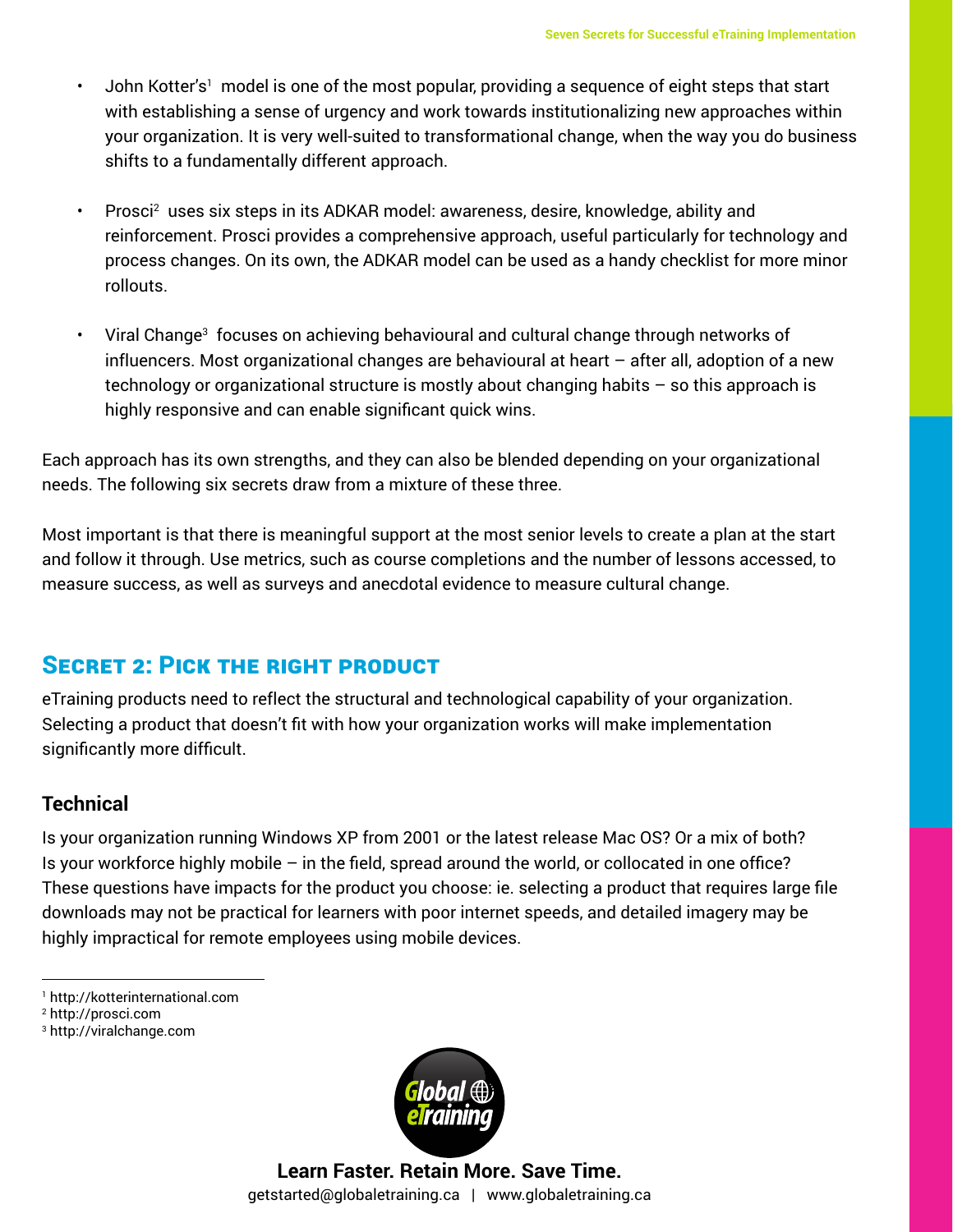And if you're looking to develop custom content, are the authoring tools as easy to use as the training itself? It's unlikely that your subject matter experts are also IT experts, so an easy-to-use tool to capture their unique corporate knowledge, wherever they are, will determine the quality of the final training product.

Questions to ask your vendors include:

- What platforms is it compatible with?
- $\cdot$  How enduring is the technology? (For example, HTML5 is device-agnostic  $-$  it works in any modern web browser, so won't lose functionality like standalone programs when systems or hardware are upgraded.)
- Is it cloud or server-based?
- Do learners and/or developers need to download special software?
- What bandwidth is required to access and complete the eTraining?
- Is it responsive and mobile-friendly?

#### **Structural**

The type of training your workforce needs depends on their jobs, location and the organization's policy on time spent in learning and development.

**Just-in-case:** The closest to a traditional training approach, just-in-case training is provided in advance of the need to use the skills. The online equivalent is requiring employees to complete a course to obtain certification, or meet a particular deadline or target. It can be efficient to get all employees in one place and teach them everything they need to know in one course, and it makes measuring course completions easy, but research shows that a majority of learning is lost when not applied immediately so the efficiency is quickly lost.

With eTraining, ask your vendor for an arrangement where coursework may remain available to students following initial completion, so they can complete the course as required, then revisit the coursework later as tasks require it  $-$  a just-in-time approach.

**Just-in-time:** Just-in-time learning results in better long-term knowledge retention, as the learning has immediate relevance and is put into action quickly. It also reduces time away from day-to-day work as learning is undertaken in small chunks only when needed.

This approach is particularly useful for employees in the field who need technical support on the spot, such as engineers on construction sites. It does require the eTraining platform to be accessible when and where the learner is, so finding an eTraining product that is mobile-friendly and low-bandwidth is pivotal.

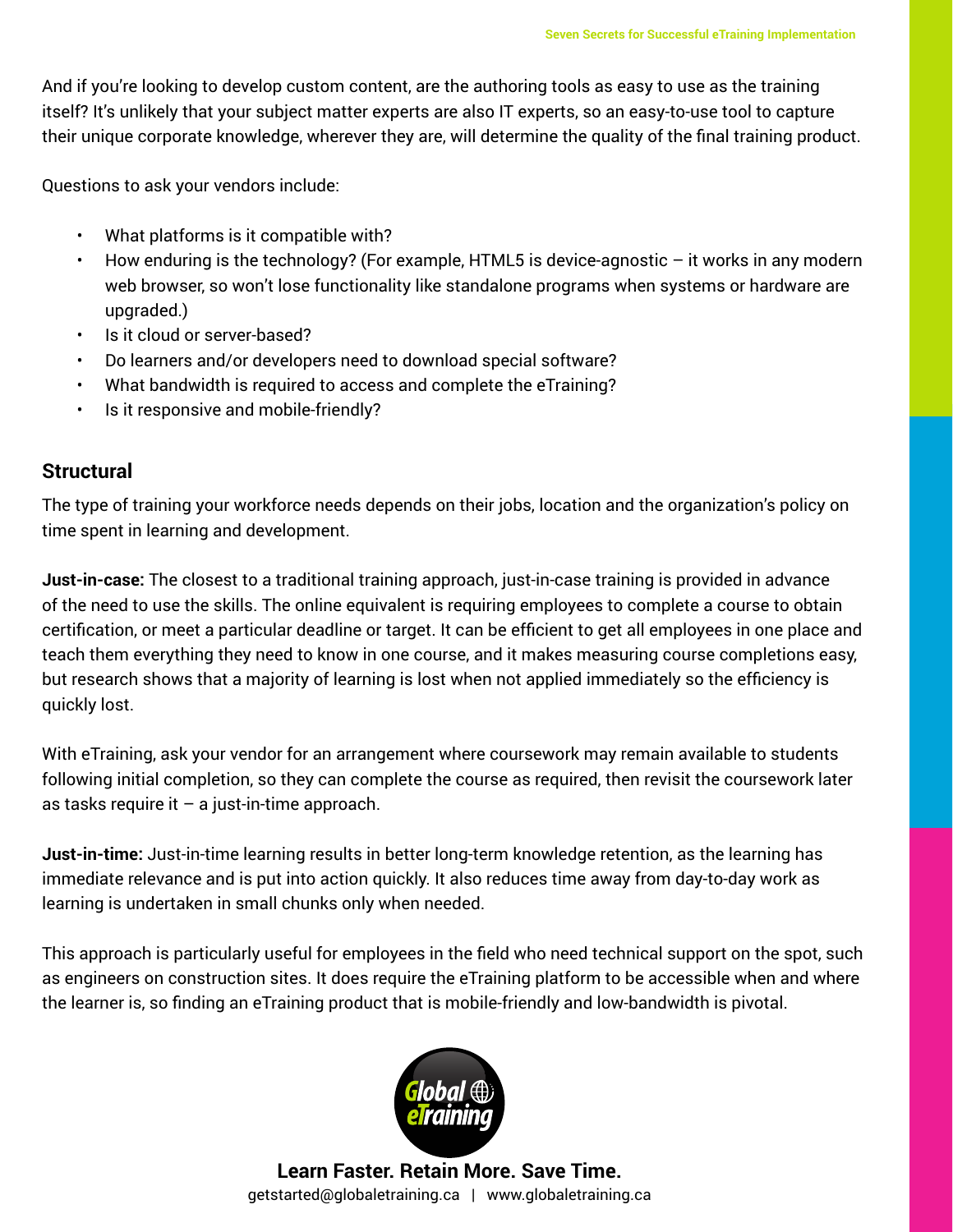**Blended**: Blended learning is a combination of eTraining and in-person training. This approach may be useful for staff who are completing apprenticeships or are new to a particular skillset. eTraining can be used for theory, and hands-on learning can be conducted onsite via mentorship arrangements with experienced colleagues. This approach reduces downtime of your most valuable, experienced employees while still ensuring their knowledge is shared with those who could benefit most from it.

Some eTraining solutions also allow for capture of that expert knowledge directly into the platform, making corporate knowledge transfer available right in the theory portion of the learning, and making their expertise accessible and scalable across the organization.

Questions to ask your vendor about their products include:

- Is course material available after completion?
- For how long can it continue to be accessed?
- Can learners complete modules out of sequence to allow for just-in-time learning?
- Can we add organization-specific material to the coursework?

## Secret 3: Prepare your workforce

Your training rollout plan should make sure employees and their supervisors know the following from the start:

- Who is expected to take the training, how and when
- Who has power to approve participation
- Policies on training during work time, own time and overtime
- Whether participation will be monitored or reported
- Completion targets or deadlines (eg. annual performance review)
- Consequences of non-participation (if any)
- Where to find help (ie. through the vendor, or in-house learning and development team).

An intranet site may be great for providing complete information, but employees rarely visit websites without cause, so employing 'push' communication tools can be powerful for making sure the information definitely gets in front of the relevant audiences. Tools that make compliance easy could include:

- Creating postcards with training titles, web addresses, important dates and helpline contact details for quick reference.
- Providing suggested statements for inclusion in performance plans, so employees don't have to develop their own.
- Developing meeting kits to help supervisors discuss the opportunity with their teams.

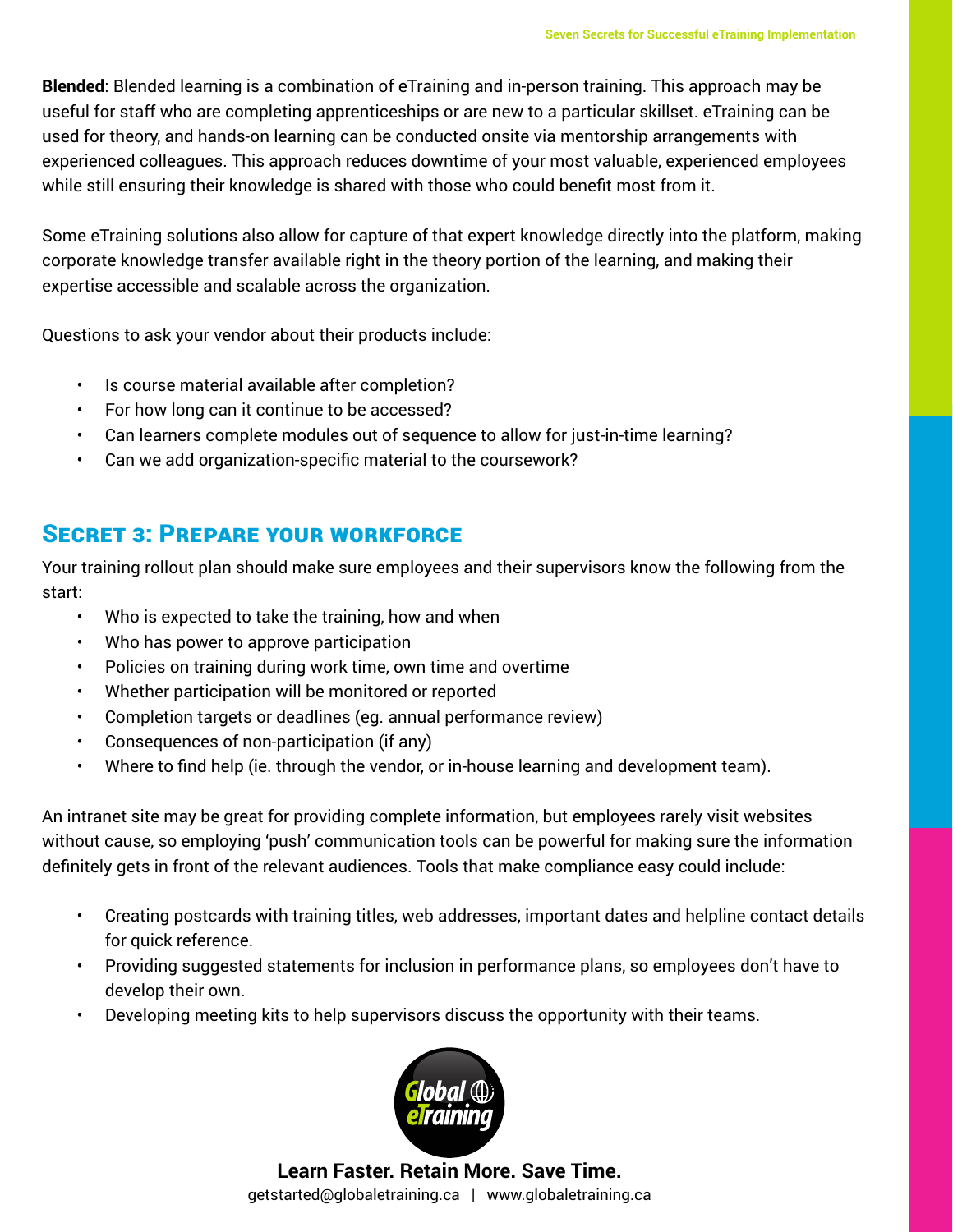## Secret 4: Prepare your systems

Preparing your systems should be straightforward if you have selected a well-matched eTraining product. Gaps in technical capability can have flow-on effects to eTraining adoption and broader organizational culture, creating 'second class employees' who can't access the learning.

Make sure the data plans of remote staff can handle the additional expectations for training downloads, and that their devices have the appropriate software and capability. If you're using a server-hosted solution, can your staff access it from their devices? Failing to account for the needs of remote or mobile staff can result in them feeling unvalued and isolated from the organization.

Work with IT to ensure all staff devices – desktop and mobile – have the appropriate software available. For example, an eTraining product that uses HTML5 will work well and efficiently across all modern web browsers, but in many larger organizations it's not unusual for some teams to be using outdated browsers that won't deliver the full functionality of the training. Updating those pockets of disadvantaged staff will have benefits not only for training rollout, but for overall engagement as well.

Firewalls may also need to be updated to allow employees to access cloud-based learning solutions. A strong firewall can provide excellent security for your enterprise networks, but can also sometimes block access to unfamiliar cloud-based eTraining platforms. It is worth working with your IT team prior to rollout to ensure that an overzealous firewall will not prevent staff from accessing training.

## SECRET 5: PACE YOUR ROLLOUT

If you answered yes to any of the questions in Secret 1, then you'll need more than just an all-staff email to roll out your new eTraining initiative. A two-pronged preparation that starts before official launch can add a lot of power not only to the launch, but ongoing success of your initiative.

At the start of the project, even before you identify the eTraining platform, find and engage your influencers – those employees at all levels in the organization who have extensive networks and are highly respected by their peers. This may include establishing a structured working or testing group, or simply inviting them to try the eTraining before organization-wide release. Involving these highly influential employees from the beginning means they are positioned to actively champion the initiative to their extended networks, and be a role model for participation.

As much as influencers can be powerful supporters, dissenting influencers can also have a strong presence across the organization, so working directly with them to build buy-in is both a success and risk mitigation strategy.

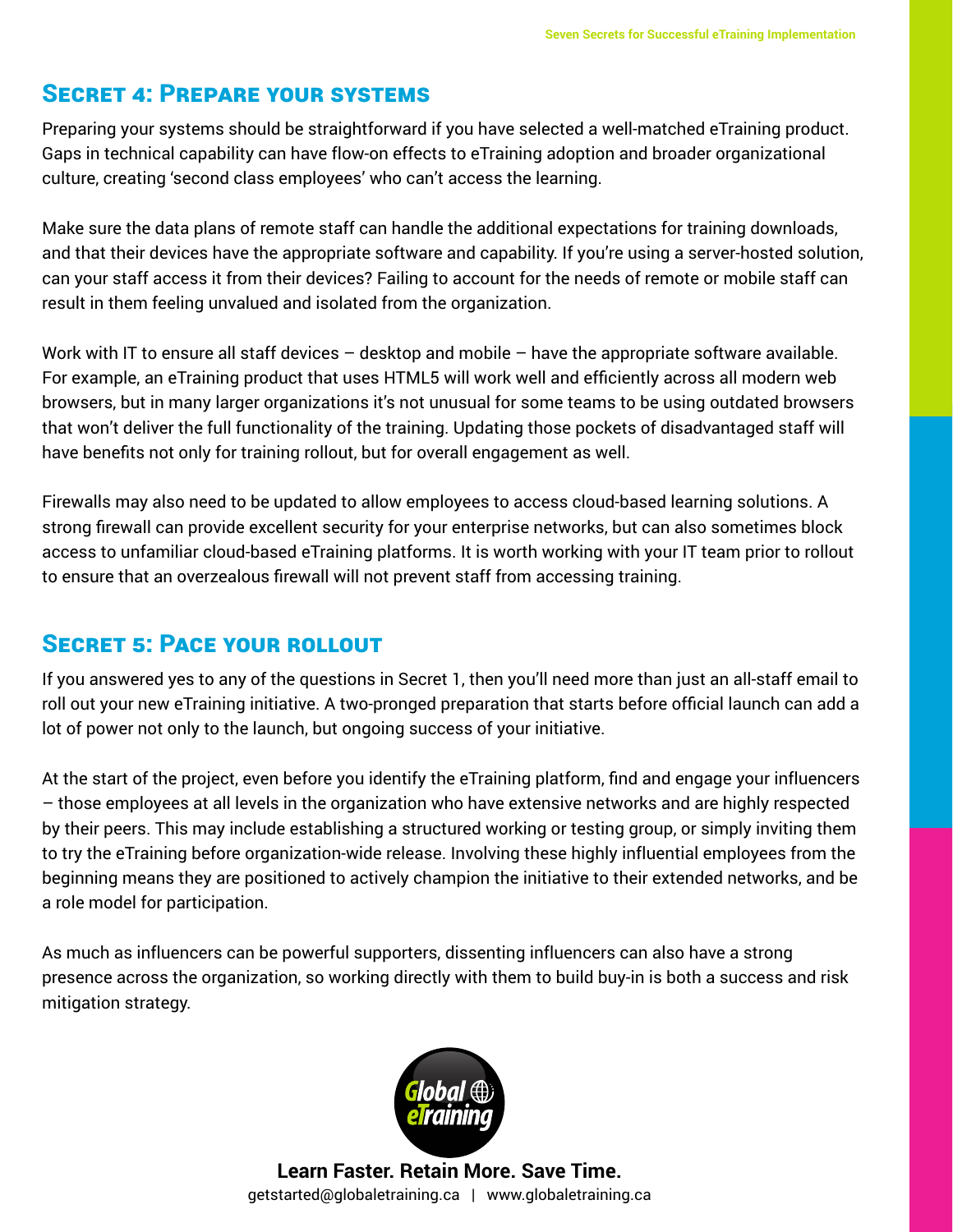Secondly, the cultural transition from traditional learning needs to not only be stated, but modelled, by senior leadership. Senior leaders should be seen to treat eTraining as equivalent to traditional training, and model acceptance of eTraining in their promotion and recruitment of direct reports.

Most powerful is for senior leaders to also complete the training to demonstrate that they are not 'above' eTraining. If training is organization-wide, the CEO should be the figurehead, followed closely by functional heads. If the training is for a particular function or specialty, then the highest-ranked official within that section of the hierarchy should be the most visible champion.

## Secret 6: Measure and celebrate successes

Monitor performance on a regular basis – early in the rollout, weekly is perfect, as it allows you to make simple adjustments to maintain momentum and achieve results. For example, an additional deadline reminder email may be sufficient to motivate stragglers to complete courses by a certain date; adjusting course structure or length may help close the gap between registrations and completions; and connecting with team leaders and your influencer network to identify their "barriers to adoption" could reverse low registration figures.

Reinforcement is actually a critical part of all change management approaches, as it validates to employees that they are doing the right thing, encourages achievement and helps to sustain momentum.

You can use the data stored in the eTraining system or your LMS to:

- Identify every 100th completion (or every 10th or 1000th whatever is appropriate for your organization) and interview them for the employee newsletter or intranet about why they enrolled, what learnings they've already used in their job, what they found challenging and what they enjoyed about the eTraining product.
- Recognize the highest-scoring learner of the quarter.
- Include completion rates in monthly reporting for HR and teams. This helps to identify teams that may need additional targeted support, and helps HR to evaluate their overall implementation success.

And don't forget to celebrate behind-the-scenes staff and support teams as well as learners. Recognizing one-year anniversaries (especially if your results are worth celebrating!) is a great way to build team rapport, as well as creating an opportunity to analyze, discuss and review progress against long-term targets.

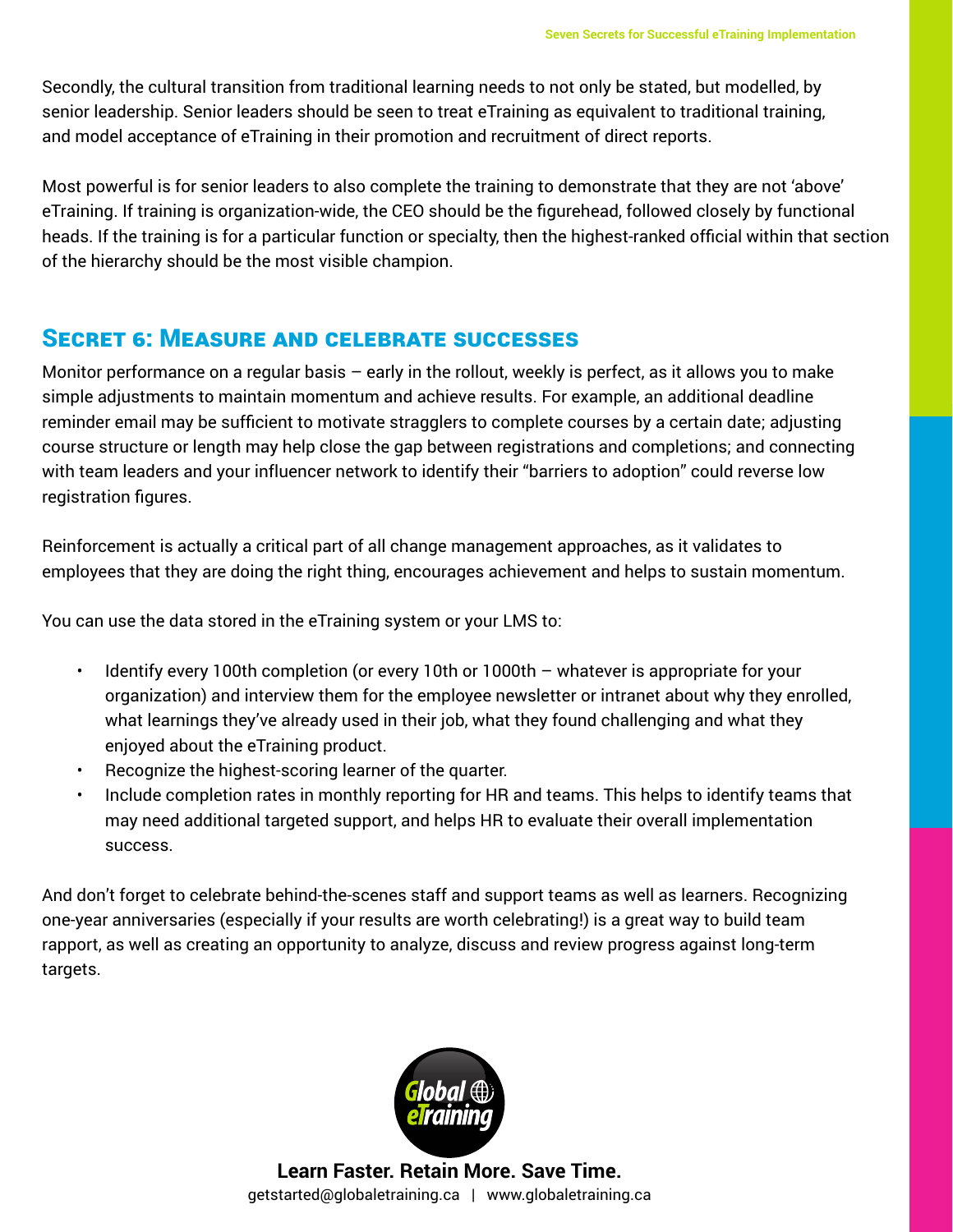## Secret 7: Find the right partner

Like a great marriage, finding the right partner can make all the difference to a successful eTraining implementation. A good partner will provide your implementation team with access to a dedicated expert experienced in eTraining implementation and will assist you in developing a comprehensive rollout plan. They will provide ongoing support – not just for the technical aspects of their learning platform, but for promoting adoption across your organization.

A robust educational psychology and instructional design basis is as fundamental to learning success as the technology. In the online learning sector in particular, there are many providers with excellent technical credentials for course development, but no formal educational foundation or experience. Does your selected provider have educational psychologists and instructional designers on their payroll? Can they provide evidence of successful educational outcomes, rather than just successful delivery of educational technology?

And don't just take their assurances for granted – check their references by reading their case studies, and speaking with other clients (if they can't provide references, cold-call the companies whose logos show in the 'clients' section of their site). A good partner will be able to discuss implementation, results such as uptake and completion rates, and educational outcomes.

## **CONCLUSION**

If you're wanting your online training to really make a meaningful difference to your organization's productivity and efficiency, plan your rollout from the beginning, and follow it through. Partnering with your organization's internal communication specialists to work through the seven secrets is perhaps the eighth secret to success: their experience, tools and networks can be an especially powerful resource for HR and project teams.

eTraining is an extremely efficient and cost-effective approach to ensuring your workforce is knowledgeable and highly productive, but ensuring that your people, processes, technology and organization all align is key to realizing the benefits of faster, more effective learning.

Good luck!